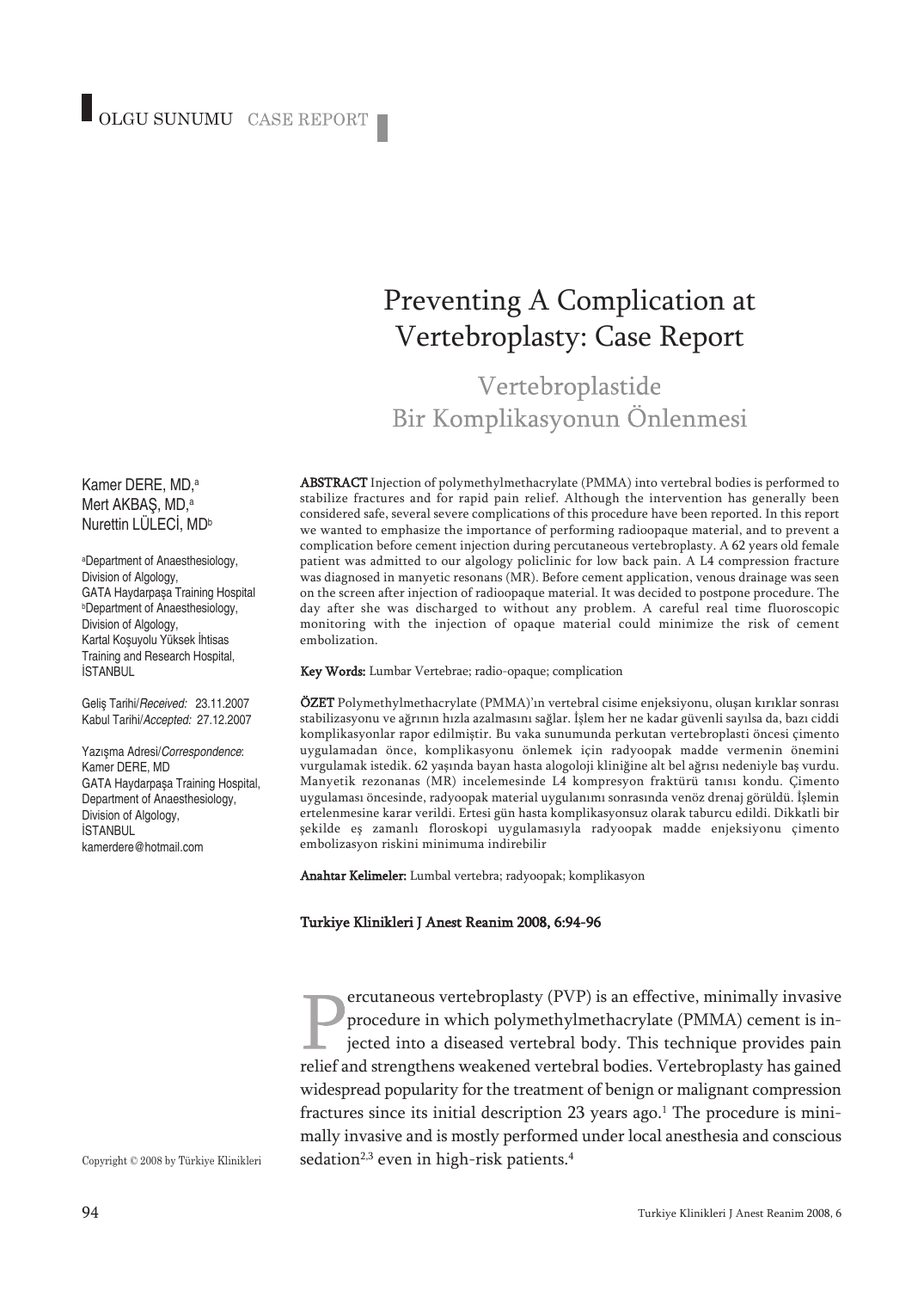Although the intervention has generally been considered safe, several severe complications of this procedure have been reported; these are mainly due to embolization of fat, bone marrow, or PMMA monomer. 5,6 The reported complication rates range from 1 to 10%. 7

The following report describes a case of compression fracture and the importance of performing radioopaque material before cement injection during percutaneous vertebroplasty in terms of preventing lethal complications. 8

### CASE DESCRIPTION AND TECHNIQUE

A 62 years old female patient was admitted to our algology policlinic for low back pain. After physical examination lumbal MR was planned. A L4 compression fracture was diagnosed in MR. So; it was decided to proceed with PVP of the L4. After obtaining informed patient concent she was admitted to the operating room. On arrival in the operating room, the patient, who had not received any premedication, was monitored according ASA standards. 20 gauge angiocath was performed from left hand in the operating room. An infusion of 500cc saline 0.9% was commenced and then she was turned to the prone position. An adequate plane of anesthesia was obtained by using injectable fentanyl (Fentanyl, Abbott Lab. İth. İhr. ve Tic.), midazolam (Dormicum, Roche Müstahzarları Sanayi A.Ş.), and local injection of 1% Lidocain (Jetokain Simplex Ampul, Adeka İlaç Sanayi). During the entire procedure, she was given oxygen 5 L/min. During insertion of the injection needles, arterial blood pressure was approximately 140/50 mmHg, heart rate was 75-90 bpm, respiratory rate was 12 to 16 breaths/min, oxygen saturation was 100%, and the patient was arousable and responsive.

A small incision was made over the left L4 pedicle, and an 11-gauge bone trocar was advanced under fluoroscopic guidance into the L4 vertebral body using sterile technique and fluoroscopic guidance under local anesthesia. Under fluoroscopic observation, before injection of PMMA, incremental dose omnipaque was started to injected. After injection of radioopaque material venous drainage was seen on the screen (Figure 1). It was decided







**FIGURE 1:** A real time lateral fluoroscopic screen before (A) and after (B) the injection of opaque material.

to postpone procedure. Patient was send to post anesthesia care unit for recovery. The day after she was discharged without any problem, and scheduled for vertebroplasty for an other day. She continued her pain therapy with 50 mg tramadol (Contramal, Abdi İbrahim İlaç Firm.) three times a day until the day of procedure.

### $\Box$  DISCUSSION

Image-guided percutaneous vertebral augmentation or PVP, was first performed in France in 1984, when Deramond and Galibert et al. <sup>1</sup> injected PMMA into the C2 vertebra, which had been partially destroyed by an aggressive hemangioma. Over the next 15 years, many groups advocated expanding the indica